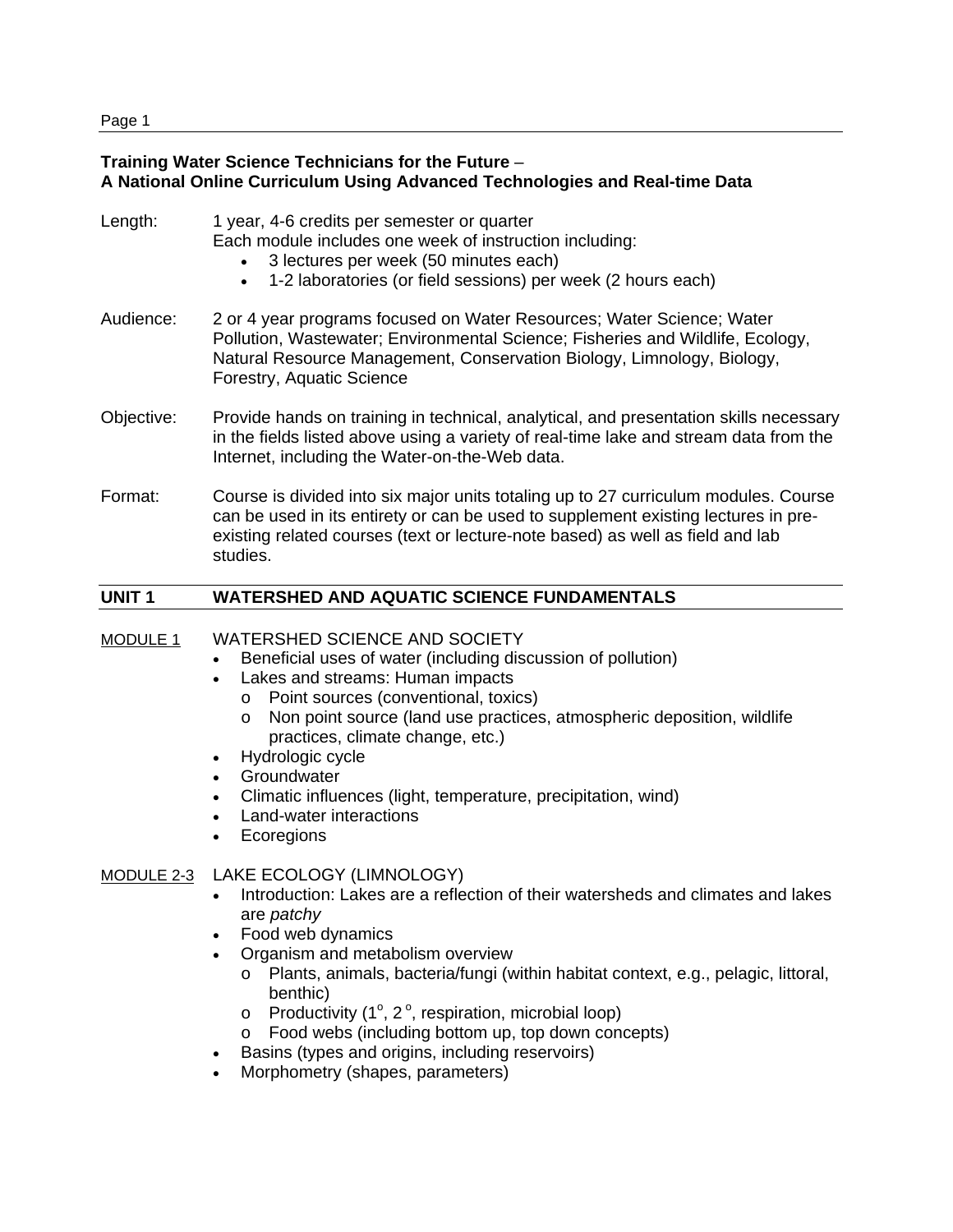- "Structure" and patchiness (habitat context)
	- o Physical and chemical factors
		- **Horizonal (advection)**
		- Vertical (light, temp, density;  $O_2$ ; stratification; mixing)
	- o Biological distributions of organisms
	- o Temporal variations (physical, chemical, biological)
- Biogeochemistry (applied limnology context)
	- o Major ions
	- o Nitrogen cycling
	- o Phosphorus cycling
	- o Iron and sulfur cycling
	- o Sediment-water interactions (nutrients/metals release vs DO, Fe, S)
- **Eutrophication** 
	- o Management of shallow versus deep lakes
	- o Case studies (e.g., Lakes Washington, Tahoe, Mead, Shagawa, Onondaga, Minnetonka)
- Zooplankton and fish issues (management context)
- Paleolimnology overview
- Reservoir issues
- Other issues (e.g., acid rain, exotic species, Hg, PCBs)

# MODULE 4-5 STREAM ECOLOGY

- geomorphology
- hydrology (flow, temperature, light)
- stream chemistry
- organisms (algae, higher plants, invertebrates, fish)
- sediments and sediment-water interactions
- patch origin and characteristics

| <b>EXPERIMENTAL DESIGN</b><br>UNIT <sub>2</sub> |  |
|-------------------------------------------------|--|
|-------------------------------------------------|--|

| PROBLEM AND OBJECTIVE FORMULATION<br>MODULE 6 |
|-----------------------------------------------|
|-----------------------------------------------|

- Posing the question formulating testable hypotheses
- Understanding risk real v. perceived water resource issues
- Introduction to principles of experimental designs
	- o Selecting frequency of sampling
	- o Pre/post; upstream/downstream reference sites
- Establishing goals
- Survey of typical lake and stream water resource issues

# **UNIT 3 DATA COLLECTION AND RETRIEVAL**

- MODULE 7 WATERSHED AND LANDUSE SURVEYS
	- Introduction to Watershed Assessment (check out www.watershednet.com/manual.html)
		- o Public surveys—question formulation, survey instruments and design
		- o Identification of watershed issues
		- o Historical conditions assessment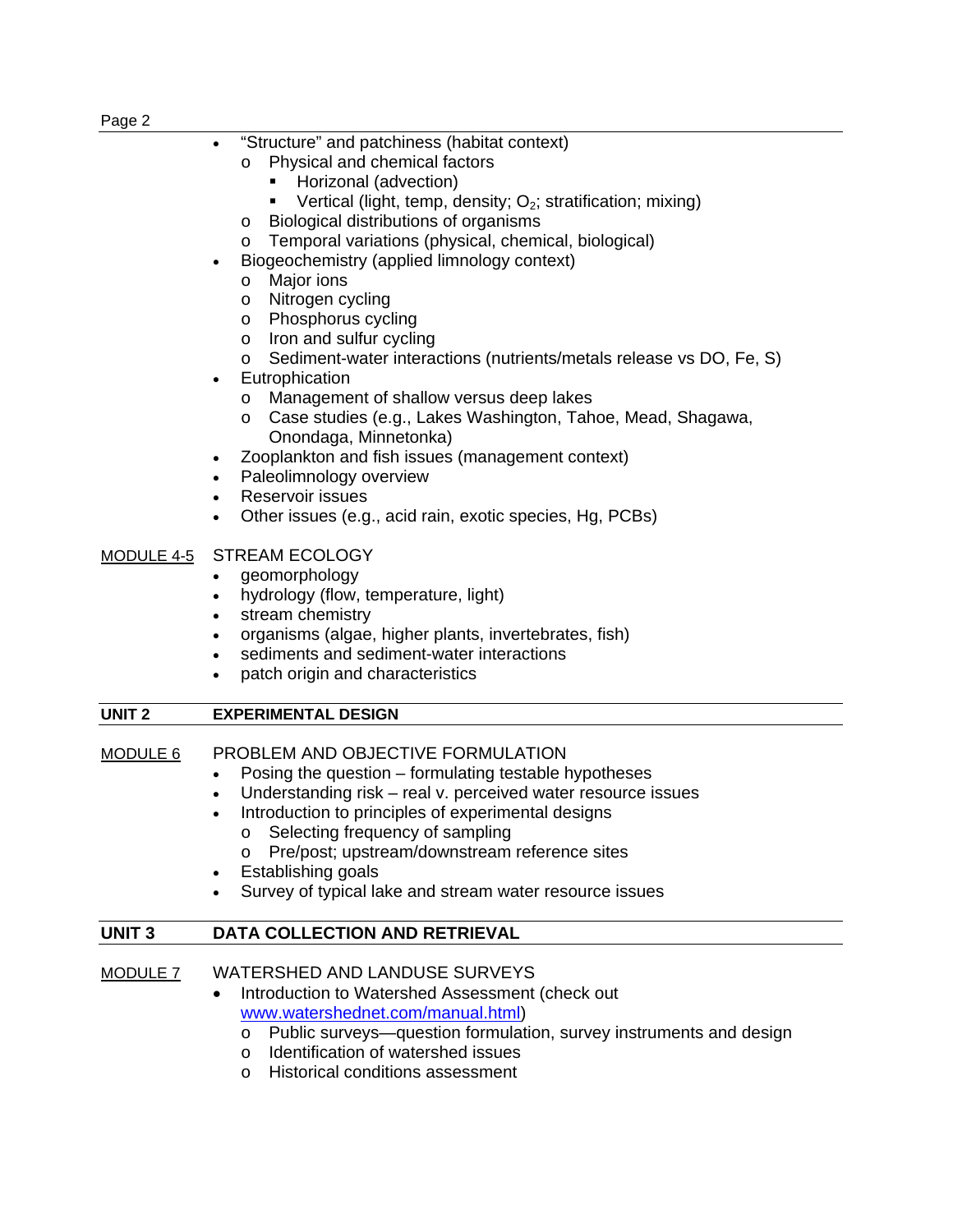|--|--|

- o Landscape characterization
- o Channel habitat type classification
- o Hydrology and water use
- o Riparian/wetlands assessment
- o Sediment sources assessment
- o Channel modification assessment
- o Watershed characterization of temperature
- o Watershed condition evaluation

### MODULE 8-9 LAKE SURVEYS

### Field

- Lake morphometry
	- o graphical (planimetry, count the squares, cut and weigh)
	- o software (GIS and simpler programs)
	- o manual and acoustic depth sounding
- Water quality assessment
- Physical and chemical field profiling
	- o Temperature, DO, pH, EC (including calibration and maintenance)
	- o *In-situ* instruments (data logger calibration and maintenance SEE MODULE 12)
	- o Light (Secchi; radiometers)
- Water sampling manual
	- o Conventional (Van Dorn, Niskin, bottles, pumps)
	- o Contaminants (clean techniques)
	- o Microbes (sterile technique)
- Water sampling automated
- Zooplankton (e.g., nets, traps)
- Benthos and sediments (e.g., cores, dredges, traps)
- Aquatic vegetation (e.g., visual; grabs; census transects; wetland delineation)
- Fish and fish habitat assessment (e.g., seines; traps; acoustic)
- QA/QC

#### Laboratory

- Bottle preparation
- Water quality analyses (basic)
	- o Alkalinity, hardness
	- o TDS, salinity, EC, color
	- o TSS, turbidity
	- o Nutrients (N and  $P$  principles of colorimetry)
- Water chemistry kits
- Microbiology (e.g., fecal coliform. *E.coli*)
- Specific ion probes (e.g., chloride, ammonium)
- Ions (IC, AAS overviews)
- Chlorophyll-a (extractions; spectrophotometric and fluorometric methods)
- Phytoplankton assessment (rapid scans; quantitative microscopy)
- QA/QC

MODULE 10-11 STREAM SURVEYS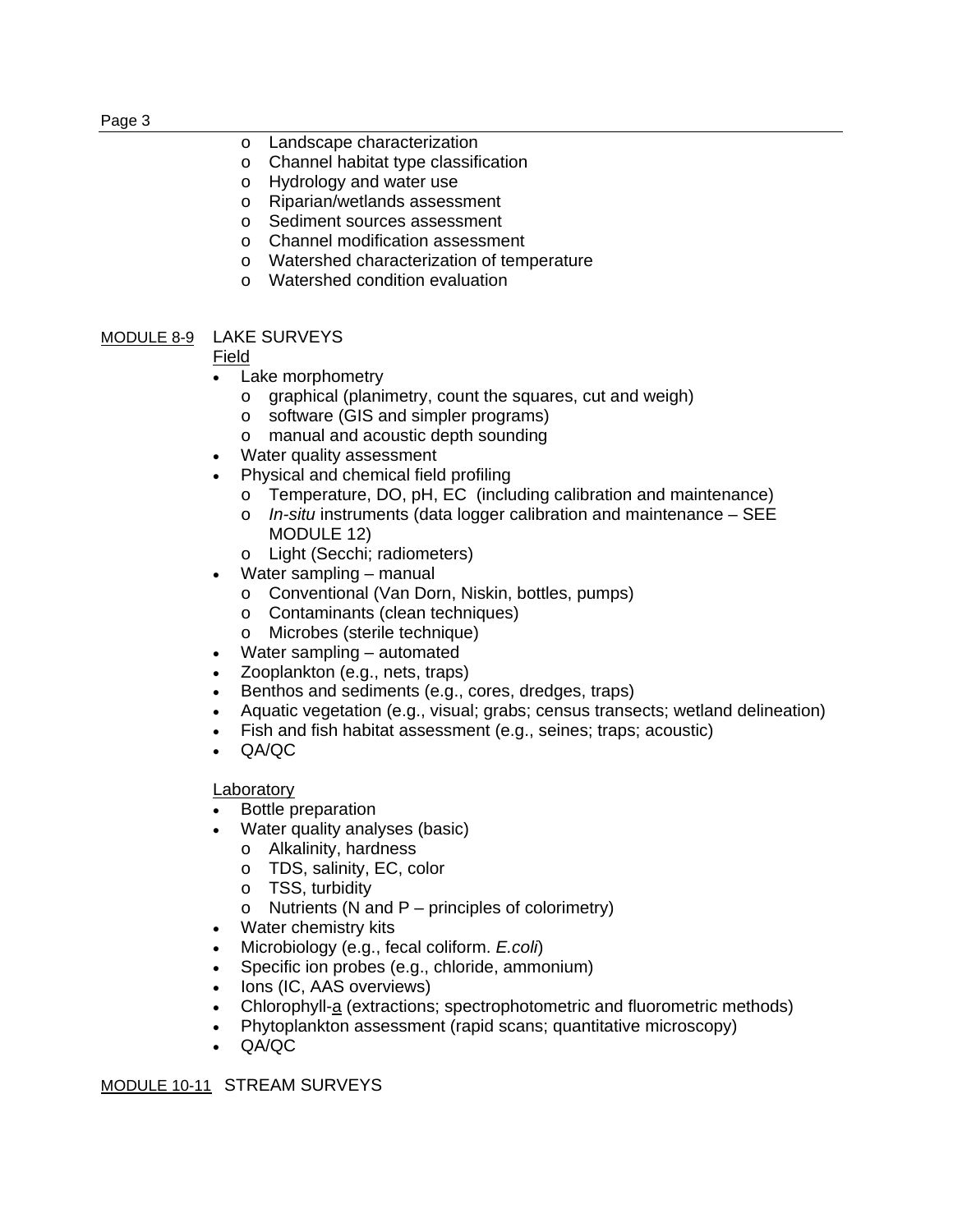| Water quality assessment<br>Field instrumentation (WQ meters, flow metering, data loggers)<br>٠<br>Water sampling (USGS Manual methods; pumps; remote samplers)<br>Organism collection<br><b>Biotic parameters</b><br>Rapid bioassessment protocols for wadeable streams<br>$\circ$<br>(www.epa.gov/owow/monitoring/rbp; physical, chemical, and biotic<br>characteristics)<br>Fish and fish habitat assessment (e.g., seines, traps, acoustic) |
|-------------------------------------------------------------------------------------------------------------------------------------------------------------------------------------------------------------------------------------------------------------------------------------------------------------------------------------------------------------------------------------------------------------------------------------------------|
| REMOTE SENSING AND INTERNET DATA SOURCES<br>Satellite and aircraft imaging<br>$\bullet$<br>Satellite and aircraft sensors<br>Automated in situ data loggers, samplers and modems (e.g., YSI, Hydrolab,<br>$\bullet$<br>RUSS)<br>Sonar, hydroacoustics<br>$\bullet$<br>Radar<br>$\bullet$<br>Federal databases (e.g., STORET, BASINS, USGS)                                                                                                      |
| <b>DATA MANAGEMENT</b>                                                                                                                                                                                                                                                                                                                                                                                                                          |
| <b>QUALITY ASSURANCE AND QUALITY CONTROL</b><br>Precision and accuracy (e.g., variance, spikes, data tracking and control<br>charts, calibrations; Best Professional Judgment); closely linked to Module 17<br><b>Statistics</b><br><b>Good Laboratory Practices</b><br>$\bullet$<br><b>Quality Assurance Project Plans (QAPPs)</b>                                                                                                             |
| DATA TYPES, SOURCES AND RETRIEVAL<br>Meta data<br>$\bullet$<br>Structuring spreadsheets and relational databases<br><b>Essential information</b><br>$\bullet$<br>Spatial versus non-spatial data sets                                                                                                                                                                                                                                           |
| SPREADSHEETS AND NONSPATIAL DATABASES<br>Software (e.g., Excel, Quattro Pro, Access)<br>Using spreadsheets and databases to answer questions – case studies<br>$\bullet$<br>Querying spreadsheets and databases<br>$\circ$<br>Survey of RDMS software                                                                                                                                                                                           |
| <b>GEOGRAPHIC INFORMATION SYSTEMS (GIS)</b><br>Maps as data (points, lines, polygons, objects)<br>Polygon versus raster-based<br>$\bullet$<br>Software survey<br>$\bullet$                                                                                                                                                                                                                                                                      |
|                                                                                                                                                                                                                                                                                                                                                                                                                                                 |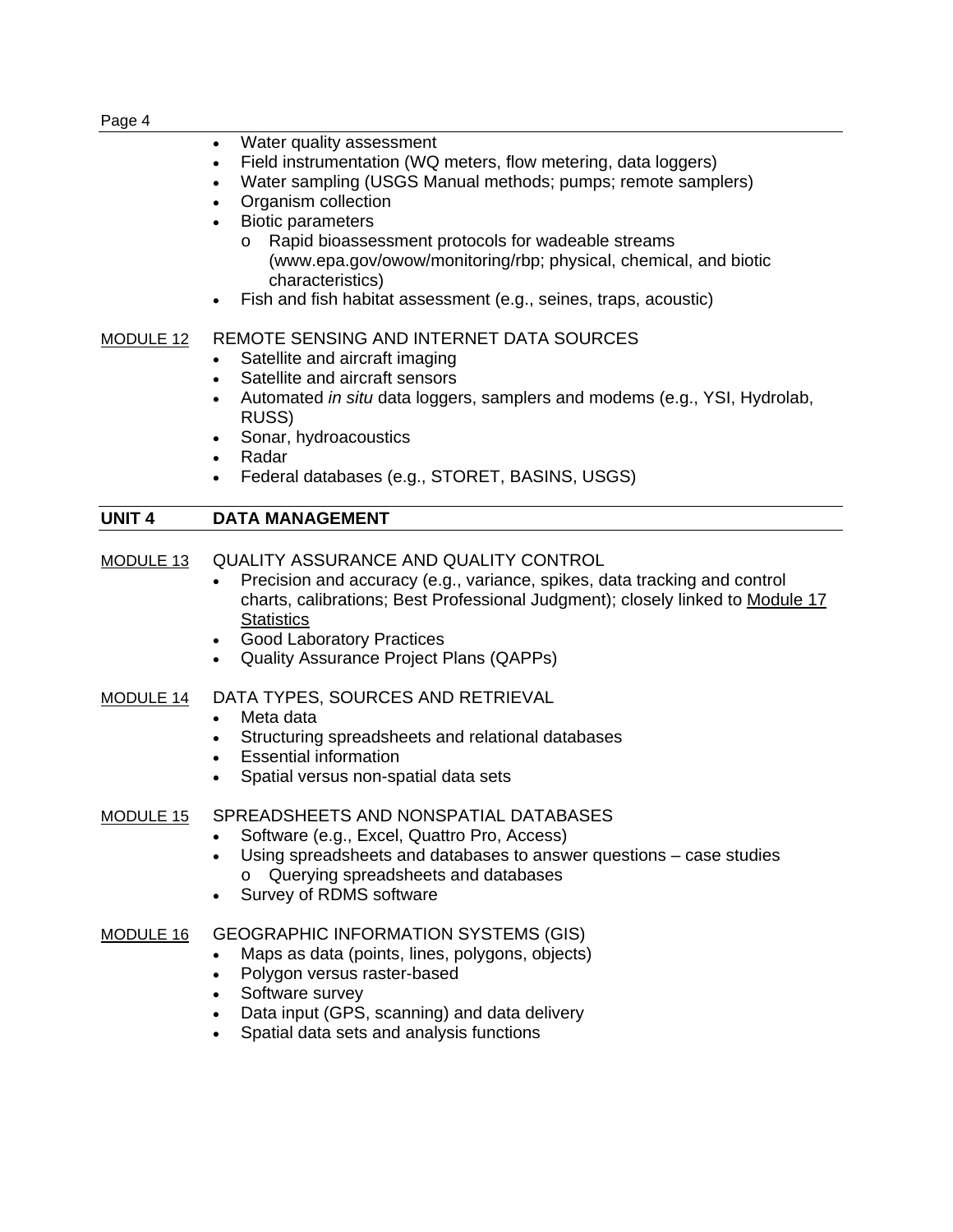Page 5

### **UNIT 5 DATA ANALYSIS, INTERPRETATION, AND PRESENTATION**

### MODULE 17 ELEMENTARY STATISTICS

- Significant figures
- Measures of variation (e.g., mean, median, mode, skew, standard deviation, RPD, CV)
- Interpolation, extrapolation
- Hypothesis testing
- Principles of exploratory data analysis (EDA)
	- o Traditional EDA techniques
	- o Emerging EDA techniques
	- o Survey of EDA software

### MODULE 18 APPLICATIONS OF REGRESSION TO WATER QUALITY ANALYSIS

- Basic concepts and applications
- Basic linear regression
- Detecting and analyzing trends
- Curve fitting with Excel
- Assumptions and limitations of regression analysis
- Regression software survey

### MODULE 19 GIS/SPATIAL ANALYSIS

- Vector analyses (e.g., unions, intersections, clipping, buffer analyses)
- Raster analyses (e.g., neighborhood statistics, interpolation, filtering)
- Patch statistics (e.g., survey, assumptions and use)

# MODULE 20 DATA VISUALIZATION

- Basic graphical techniques and software
- Data visualization techniques
- MODULE 21 INTRODUCTION TO MODELING
	- Underlying assumptions of models
	- Limitations of models
	- Types of models (e.g., conceptual, empirical, mechanistic)
	- Applications of models
		- o Pollutant loads (e.g., TMDLs)
		- o Lake water quality (e.g., WILMS and other spreadsheet models)
		- o Streams (e.g., In-stream Flow Incremental Methodology IFIM)
		- o Stormwater, urban runoff

### **UNIT 6 MANAGEMENT POLICY, OUTREACH, AND EXTENSION**

- MODULE 22 REGULATIONS AND COMPLIANCE MONITORING
	- Introduction to risk management
		- o Health-based risks
		- o Ecological risks
		- o Risk assessment process (hazard ID, exposure, dose-response, risk characterization, risk management and communication)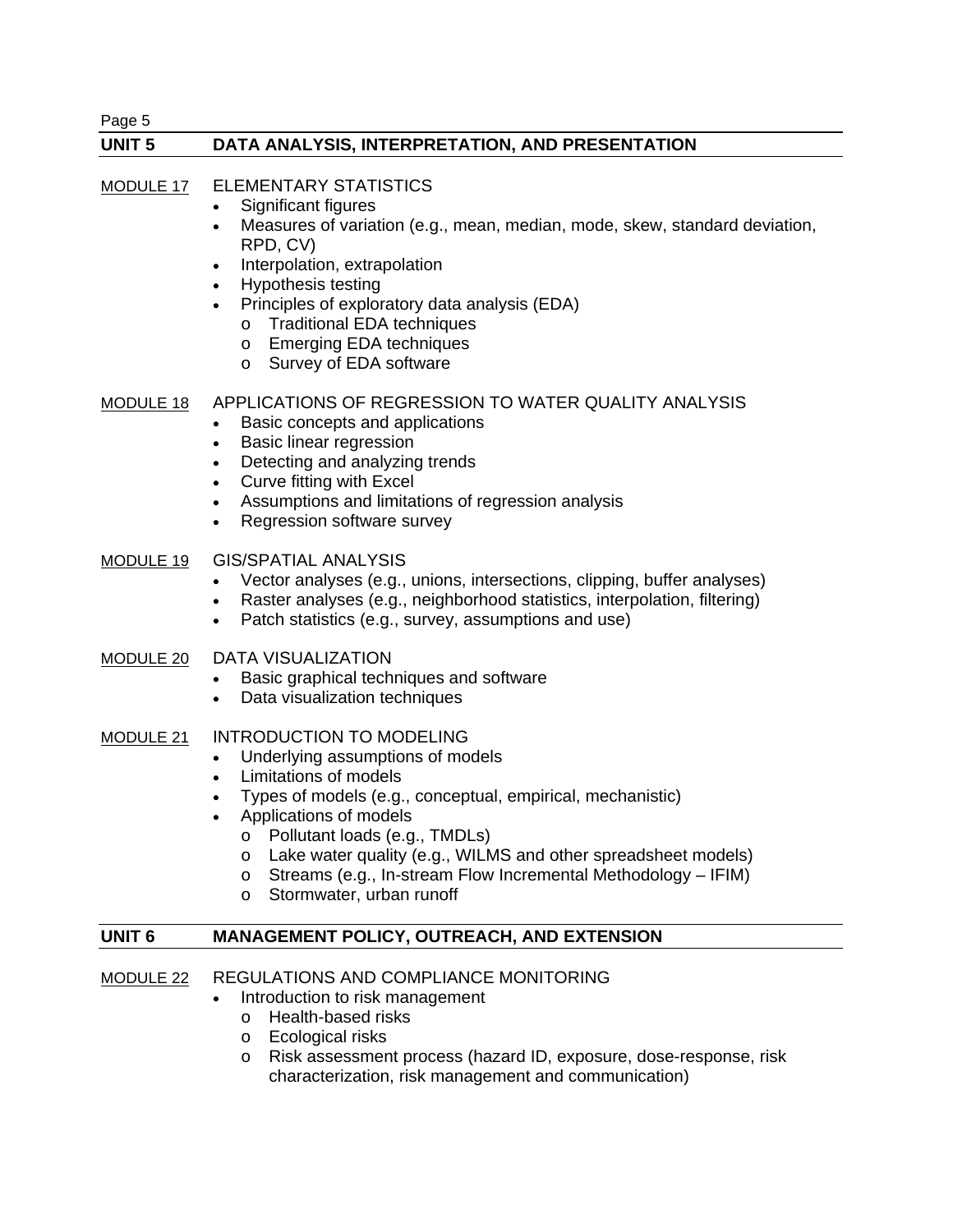#### Page 6

- Clean Water Act (CWA)
	- o Regulating point sources (e.g., NPDES, receiving water nutrient criteria) o Regulating nonpoint sources (e.g., TMDL process)
- Safe Drinking Water Act (SDWA)
- Clean Air Act (e.g., acid rain, Hg)
- Hazardous Waste
	- o CERCLA (Superfund)
	- o SARA (Superfund amendments and reauthorization)
	- o Toxic Substances Control Act (TSCA)
	- o Resource Conservation & Recovery Act (RCRA: solid and hazardous wastes)
	- o Federal Insecticide, Fungicide, and Rodenticide Act (FIFRA)
- State and local jurisdiction
- Where to go for information

# MODULE 23 WATERSHED MANAGEMENT

- Organizational resources
- Comprehensive land use planning
- Involving stakeholders
	- o Conflict resolution
	- o Volunteer monitoring
- Typical issues
	- o Shoreland development
	- o Water extraction/quantity
	- o Water diversion
	- o Water reuse
	- o Wetland draining
	- o Flood plain management
	- o TMDL process
- MODULE 24 LAKE RESTORATION
	- Lake restoration techniques and case studies
		- o Physical and chemical methods (e.g., nutrient inactivation, dredging, aeration/circulation)
		- o Biological methods (e.g., biomanipulation, macrophyte management)

# MODULE 25 STREAM RESTORATION

- Stream restoration techniques and case studies
	- o Physical and chemical methods (e.g., channelization, gradient, flow, cover, dam removal)
	- o Biological methods (e.g., biomanipulation, riparian management)

# MODULE 26 COMMUNITY EDUCATION AND INVOLVEMENT

- Risk communication
- Role in shoreland, coastal zone and watershed management